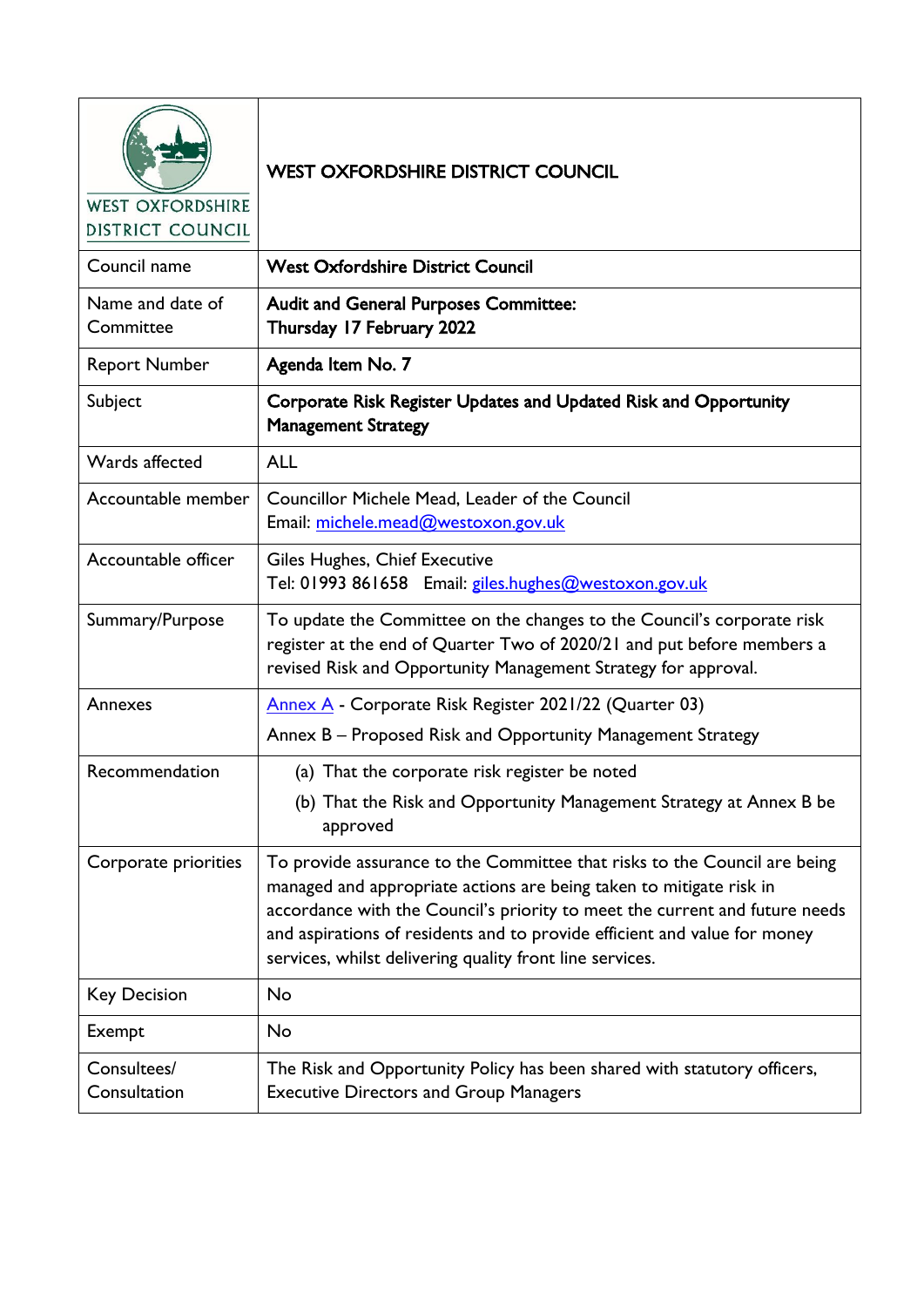### 1. BACKGROUND

- 1.1. Risk and Opportunity Management is the process used to identify, evaluate and manage the whole range of business risks and opportunities facing an organisation. It is vital to ensure the effective operation of the Council and delivery of its Corporate Plan.
- 1.2. A risk can be defined as the potential of something happening which may have a negative impact on the Council's ability to deliver services, projects and achieve its objectives. Conversely, an opportunity will enhance the Council's ability to achieve and effectively deliver, however there are often risks inherent in pursuing opportunities. By being alert to this and putting in place mechanisms to manage both the risks and opportunities effectively, the Council will be in a better position to continue to deliver services, remain viable, continue to innovate and use resources more efficiently.
- 1.3. Risk management is not necessarily about being 'risk averse', it is about being 'risk aware'. Risk is ever present and some element of risk taking is inevitable if the Council is to achieve its priorities and objectives. Effective risk management is about making the most of opportunities and about achieving defined objectives once those decisions are made. By being risk aware the Council is in a better position to avoid threats and take advantage of opportunities.
- 1.4. Whilst historically the Council has managed strategic risks to varying degrees, little attention has been placed on the management of opportunities, furthermore a recent audit identified some inconsistencies in approach around the management of risk, specifically around operational and project risks. It is for those reasons that a new approach, coupled with robust reporting and management procedures are presented to the Audit Committee for approval by way of the Risk and Opportunity Management Strategy.

### 2. RISK REGISTER

- 2.1. The register has been reviewed with a number of risk removed as either no longer relevant, or managed to a sufficient level of risk and passed back to the appropriate Business Manager as an operational risk.
- 2.2. Further to the new Risk and Opportunity Management Strategy, there will need to be further work to ensure significant risks and opportunities identified by Group and Business Managers are escalated for inclusion in the Corporate Register. This is work ongoing and will be reflected in future registers reported to this Committee.
- 2.3. The current version of the Corporate Risk Register is attached at Annex A. The main changes, including the removed risks, are:
- 2.4. WO030 The Council fails to manage its trees and vegetation: Risk removed. This is no longer considered a corporate risk but will continue to be monitored at an operational level.
- 2.5. WO012 The Council fails to comply with relevant information management legislation including GDPR and Transparency Agenda: Removed. This is no longer considered a corporate risk but will continue to be monitored at an operational level.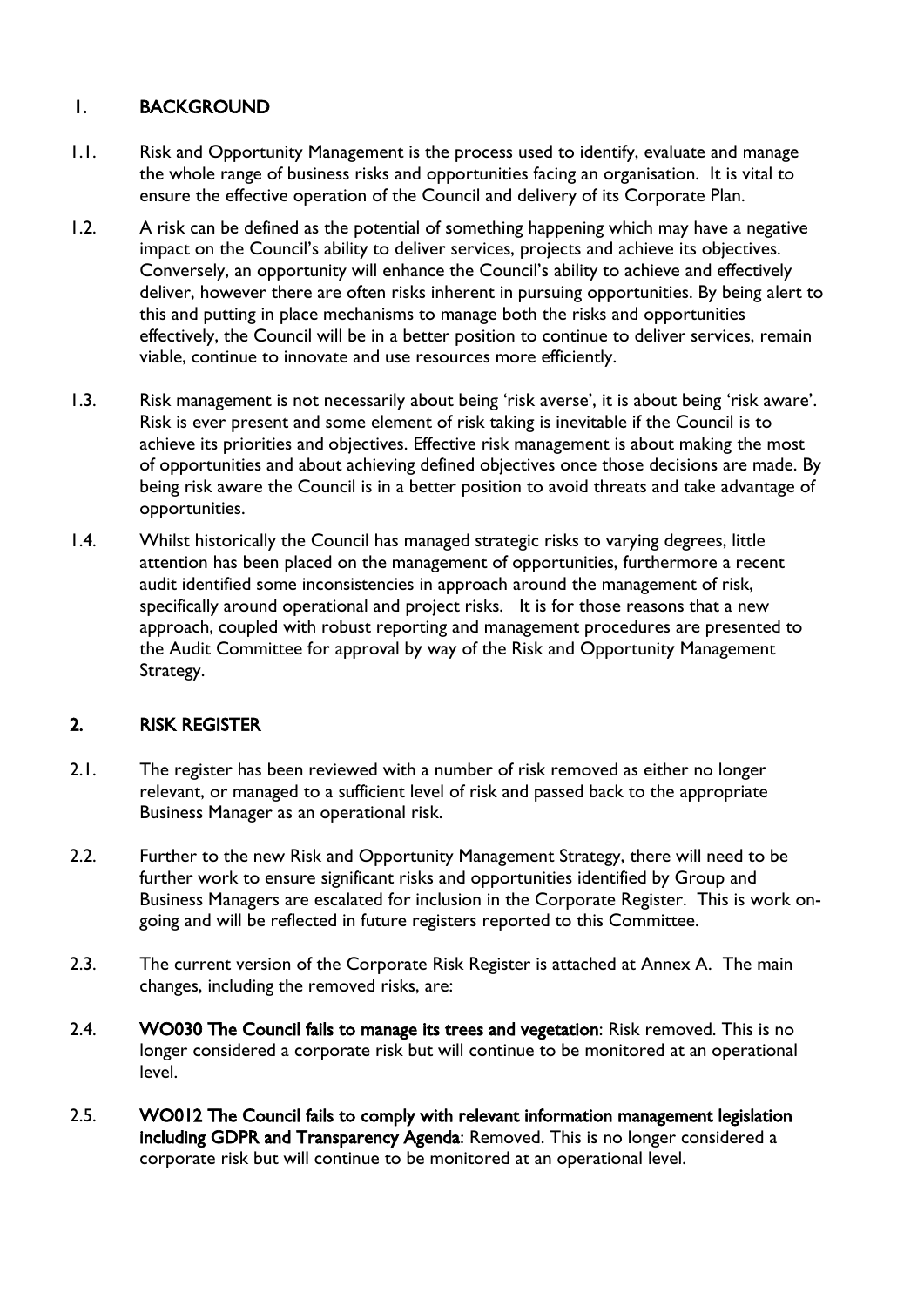- 2.6. WO008 Cyber security WO009 Data Security: These have been rewritten to reflect their significance. The overall level of risk has reduced with the introduction of various controls detailed in the middle column. However, the current level of risk has increased as new threats have emerged. The final column show the actions that are currently ongoing to meet these threats.
- 2.7. WO003 If services delivered by other public sector organisations are reduced, this may result in extra demands on the Council: Removed. This is not considered to be a risk at the current time.
- 2.8. WO019 If Contractors do not comply with health and safety requirements, this could lead to financial and reputational implications: Removed. This is no longer considered a corporate risk but will continue to be monitored at an operational level.
- 2.9. WO027 If the number of appeals reaches a threshold, penalties and Government intervention will be triggered: Removed. This is no longer considered a corporate risk but will continue to be monitored at an operational level.
- 2.10. WO07 If there is severe weather the Council may be unable to deliver key services: Removed. Managed to an acceptable level.
- 2.11. WO025 If superfast broadband is not delivered within timescales then resident expectations will not be met: Removed. Project complete.
- 2.12. WO011 If major public events or incidents are not controlled or dealt with, this could lead to financial and reputational consequences: Removed. This is no longer considered a corporate risk but will continue to be monitored at an operational level.
- 2.13. WO031 If the Government does not provide adequate funding, the Council may not fulfil new expectations following exit from the EU: Removed. This is not considered to be a risk at the current time.
- 2.14. WO034 If health and safety procedures and risk assessments are not in place or being followed, there could be injuries or impact on health and wellbeing of staff and visitors: Removed. This is no longer considered a corporate risk but will continue to be monitored at an operational level.
- 2.15. WO005 & WO017 If the Council does not deliver a balanced Medium Term Financial Strategy (MTFS)/If unavoidable budget pressures exceed provision within the MTFS: These have been merged and now appear as the new risk WO037.
- 2.16. WO004 If local transport infrastructure deteriorates then access to services and employment will also be reduced: This has been closed and replaced with WO038 to focus on transport issues surrounding the proposed improvements to the A40 corridor and planned development at Salt Cross Garden Village.
- 2.17. WO028 If the Council fails to successfully implement the Local Plan and New National Planning Framework: This has been closed and replaced with the new risk WO039, delivering the Local Plan housing requirements.